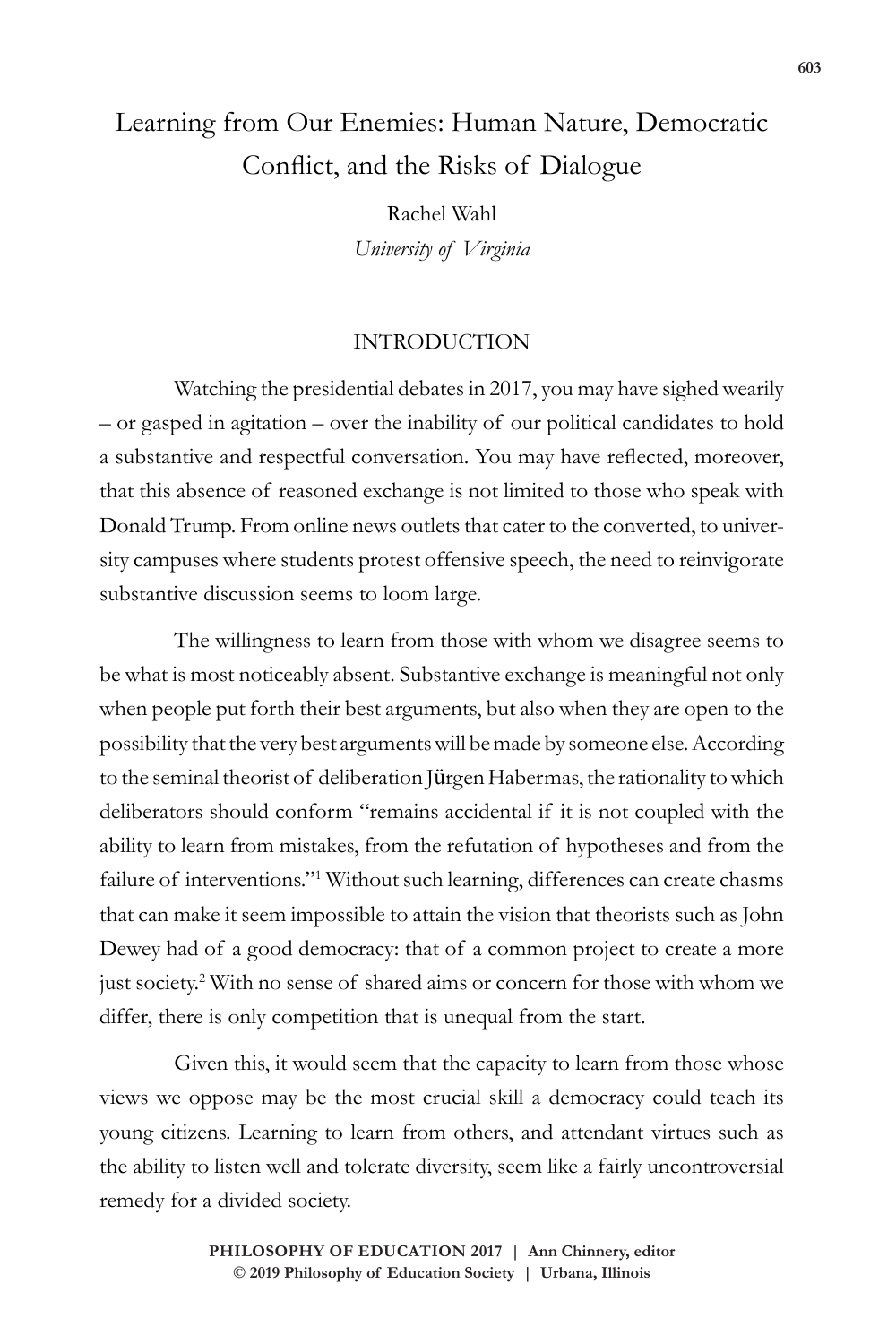But who should learn from whom, when, and how? And what are the costs of asking people to learn rather than resist? Can people do both at the same time? It is these questions that I take up through a case study of what should be the most challenging circumstances for learning: dialogues between the police and communities of color during a period of nationwide attention to police killings of unarmed African Americans.

I argue that in settings of inequality and conflict, asking people to learn from one another carries significant risks and trade-offs. While both political theorists and the general public attempt to combine learning with other means of exerting influence, such as protests and lawsuits, these activities are difficult to combine and can undermine each other. In order for people to be receptive enough to learn from each other, it may be necessary to forego temporarily agonistic forms of resistance. This makes learning a risky endeavor and raises questions about whether and when citizens of democracies should be asked to learn from one another rather than fight.

## LEARNING UNDER DURESS

Imagine for a moment that your university has chosen to dramatically reduce funding to departments in the humanities. The philosophy program in the School of Education will likely be eliminated. This is the result of a concerted effort by certain administrators and senior faculty in the Engineering School and the School of Arts and Sciences, who have argued persuasively to the university's President that the funds should be reinvested in STEM departments.

Although the decision has been made, you have been invited to "dialogue" with those who advocated this defunding of your program. It has not been made clear whether the conversation will affect the decision. You have been told only that the dialogue is meant to give you a "voice" and encourage better relationships between schools. You are asked to keep an open mind while you deliberate with these colleagues about the value of the humanities. The university president has specified that he hopes that all faculty in the dialogue will be able to learn from each other.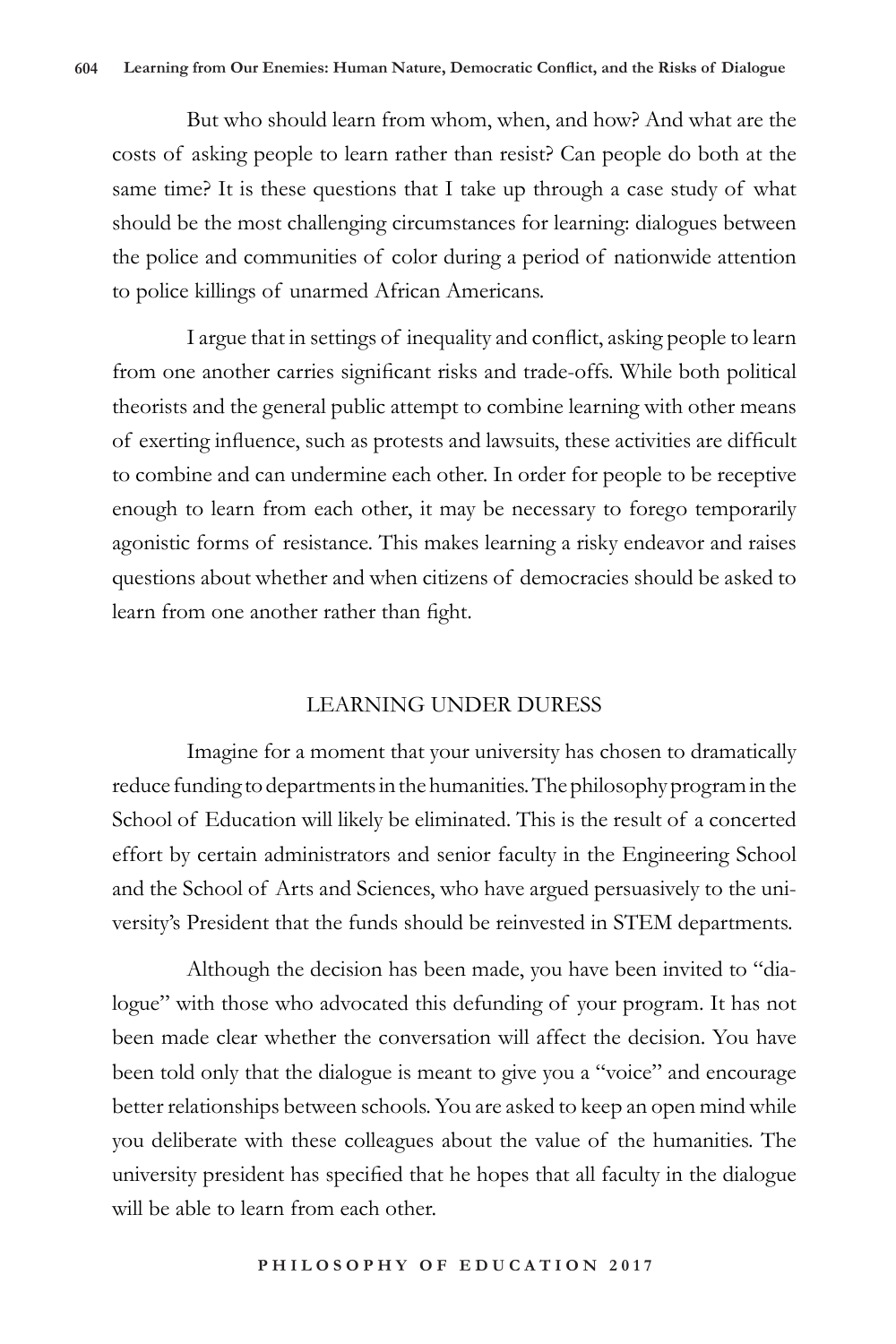#### **Rachel Wahl 605**

You might imagine having several responses to this request. You may be incredulous that you have been asked to calmly deliberate over the value of that to which you have devoted your life with the very people who are unraveling it. How can you explain why philosophy matters or articulate the good served by a philosophy of education program to the people who have already voted to defund it? Why should you, moreover, without any guarantee that your efforts will have any effect? Furthermore, how could you be receptive to the ideas of your interlocutors? Their idea, after all, is that your life's work is not as valuable as theirs. Their work is not in danger of being defunded and there is no agenda item questioning its importance. What's more, their power in the situation is obvious. They have the ear of the President. You may feel that you cannot afford to open yourself to their views and learn from them. This, you may feel, is the time not for learning but for organized resistance.

This analogy is in no way intended to suggest equivalence between work in jeopardy and life at risk. It is meant rather to provide a sense of being embattled and unheard, and of the effect this has on our outlook even when the stakes are lower. You may now have some inkling of how people of color and, less obviously, how police might feel when they walk into a dialogue at the local community center. Each side feels that the deck is stacked against them. Community members have no idea whether or how anything they say about this painful subject will affect police policies or practice. Police do not know whether their efforts will matter to communities. In this case, their lives are literally at stake. They are asked nonetheless to sit in small circles, explain themselves, and learn from one another.

These police-community forums have two aims. They are intended to engage the community in generating solutions for how to improve relationships with the police. They are also meant to improve those relationships directly by bringing officers and community members together. This dual purpose places these forums at the intersection of what is termed "deliberation" and what is often referred to as intergroup "dialogue."<sup>3</sup> Using the term "deliberative dialogue" to encompass both aims, I focus on an expectation that characterizes each: that participants will learn from one another. I explore whether such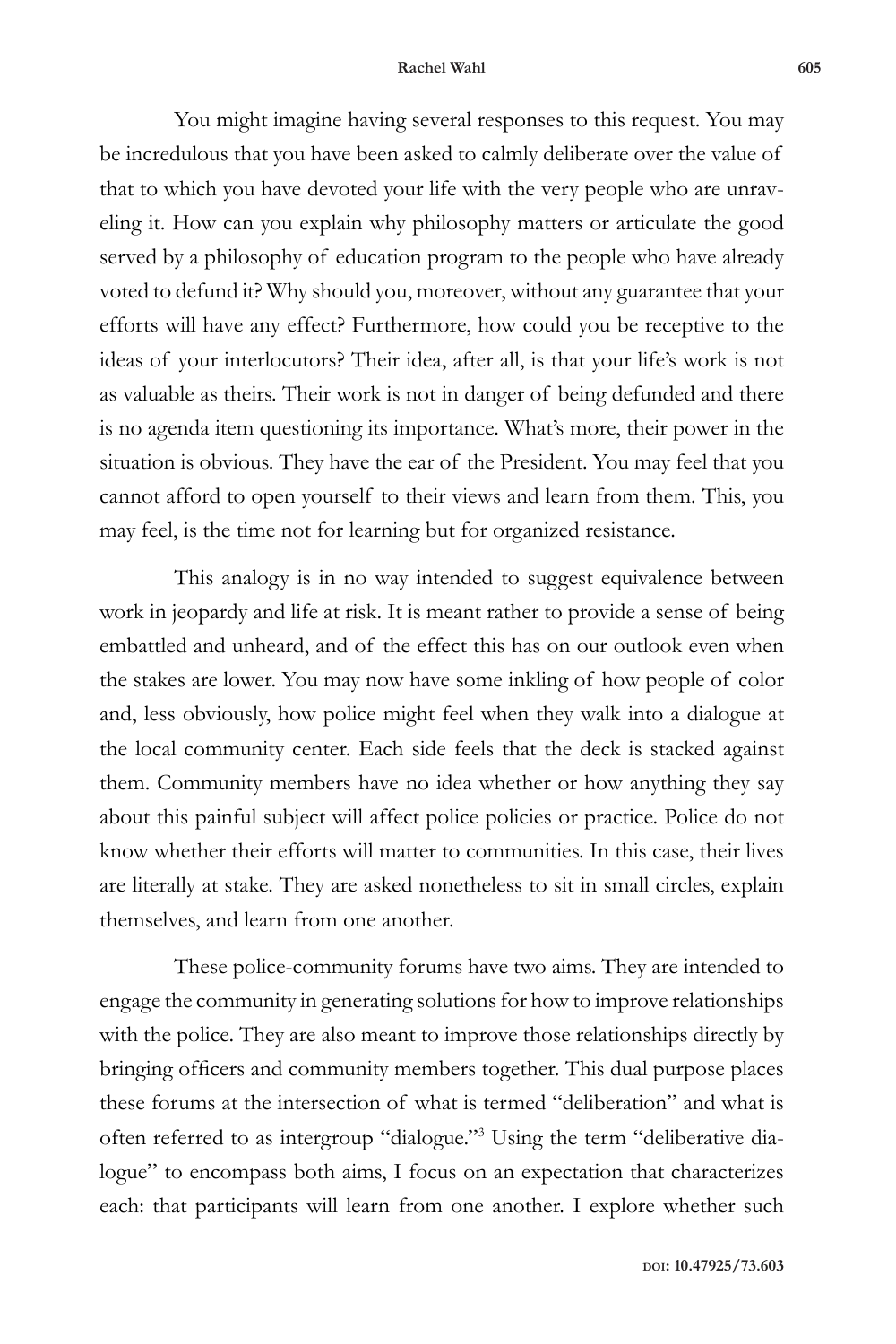mutual learning is an ethical, politically sound, and practical expectation of groups whose relations are highly unequal and fraught with fear and animosity.

## WHAT ARE WE? RATIONALITY AND POWER IN DISCOURSE

The question of whether deliberative dialogue is a desirable way to address political problems is often discussed in terms of two issues: rationality and power. The first concerns an inquiry into human nature or potential. The second, closely related, considers the implications of our nature for what constrains and what expands freedom.

The issue of rationality hinges on a question: Do people have the potential for rationality sufficient to make reasoned arguments possible and productive? Jurgen Habermas thought so. Eschewing the possibility of any substantive rationality that could lead to definitive conclusions about the good, he believed that a procedural rationality is accessible to us. We cannot know once and for all that a particular ethical system is the most rational, Habermas suggests, but we can abide by a "discourse ethics" in which we remain willing to examine our own assumptions and learn from the arguments of others. By providing us with the opportunity to identify and question the foundations on which our views and those of others are based, reflective rationality makes freedom possible.<sup>4</sup>

This presumes that people are rational enough to discern the "better argument" when they hear it, that rationality is universal enough for there to be an argument that will be persuasive to enough people to generate consensus, and that at least some people, some of the time, care more about the pursuit of justice than their private interests.

It is these premises that Habermas's critics contest. Among the most notable is Foucault's critique of claims to universal rationality as well as his arguments regarding its relationship to power. Claims to universal rationality, Foucault alleged, are produced by and sustain the operation of power. People learn to suppress and produce aspects of themselves according to dominant assumptions of what is reasonable. Rather than setting us free, conceptions of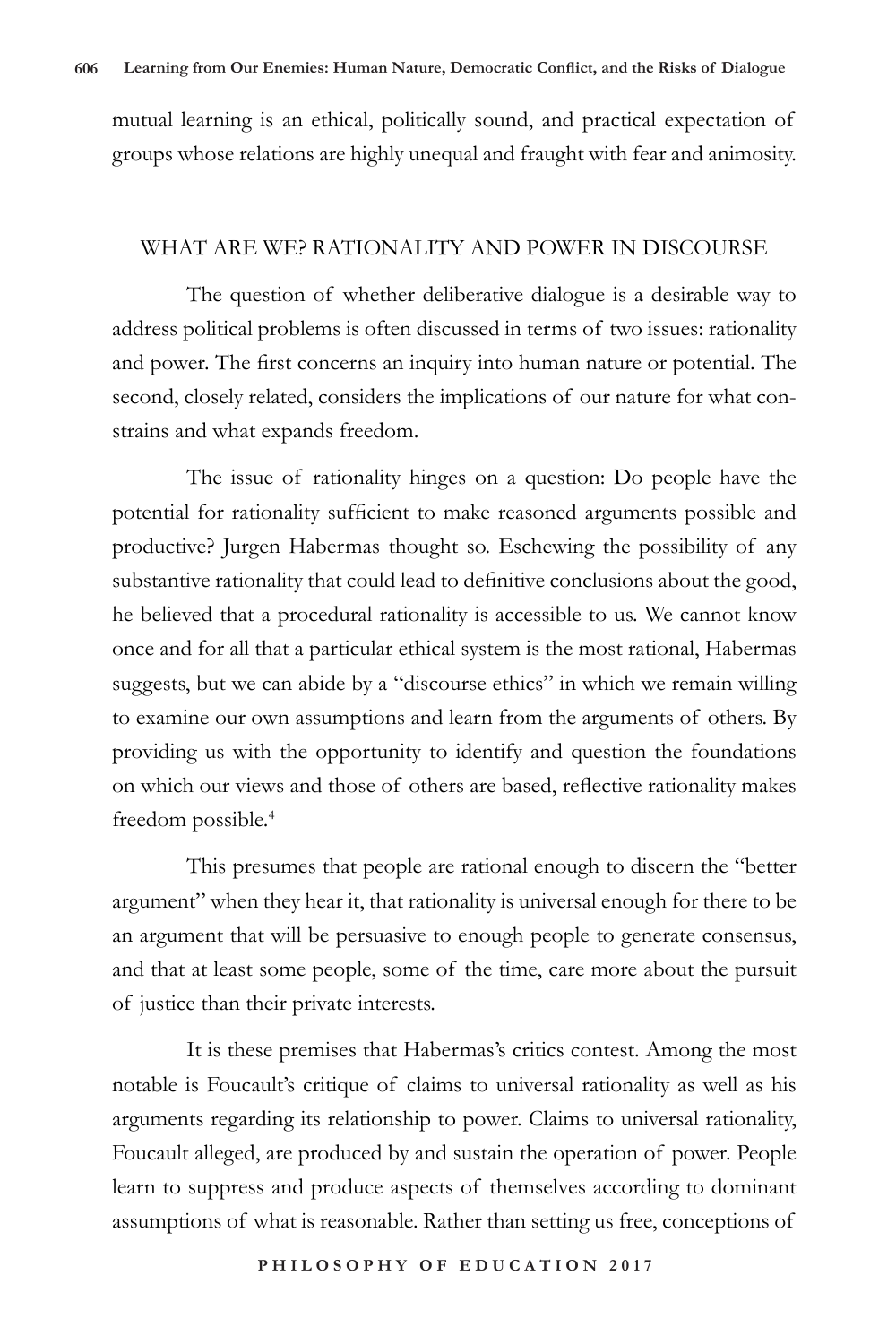rationality can discipline.<sup>5</sup>

These two concerns – the elusiveness of a universal rationality and the operation of power in dominant constructions of it – have motivated critics who argue that what can appear to deliberators like the most "reasonable" conclusion can be harmful to marginalized people.<sup>6</sup> One reason for this is that marginalized people's modes of expression are less likely to be accorded status.7 Conceptions of rationality can moreover be culturally specific.<sup>8</sup> Hence, discerning the most reasonable argument may disadvantage those who are already marginalized.

Yet there are reasons to encourage deliberative dialogue in spite of these limits. As Dewey insisted, learning through conversation across social divides can prevent the balkanization of society, as people come to see the complexity of each other's lives and are moved to find aims in common.<sup>9</sup> More recently, Danielle Allen has drawn on Aristotle's concept of "political friendship" to explain this function of deliberation. In an unequal and diverse democracy, Allen avers, people must be willing to sacrifice for those who differ from themselves. Deliberation can acquaint citizens with different people and perspectives that make them more willing to do so.<sup>10</sup> Most fundamentally, substantive conversations across difference could prevent the dehumanization that has paved the way for atrocities throughout history.

As such, critics of reason-based models have attempted to improve deliberation in three ways. The first is by unsettling assumptions about rationality through the inclusion of diverse forms of expression such as greeting, narrative, and rhetoric. According to some theorists, understanding these as legitimate modes of speech "remedies exclusionary tendencies within deliberative practices."11 Furthermore, some theorists argue that rhetoric can move deliberators to make sacrifices for each other in spite of conflicting interests. In a world of inevitably conflicting claims, rhetoric can inspire the "political friendships" Allen desires.<sup>12</sup>

Second, some political theorists suggest that if the emphasis on deliberation – and the education that prepares people for  $it$  – shifts from the persuasiveness of one's speech to the depth of one's listening, discussion could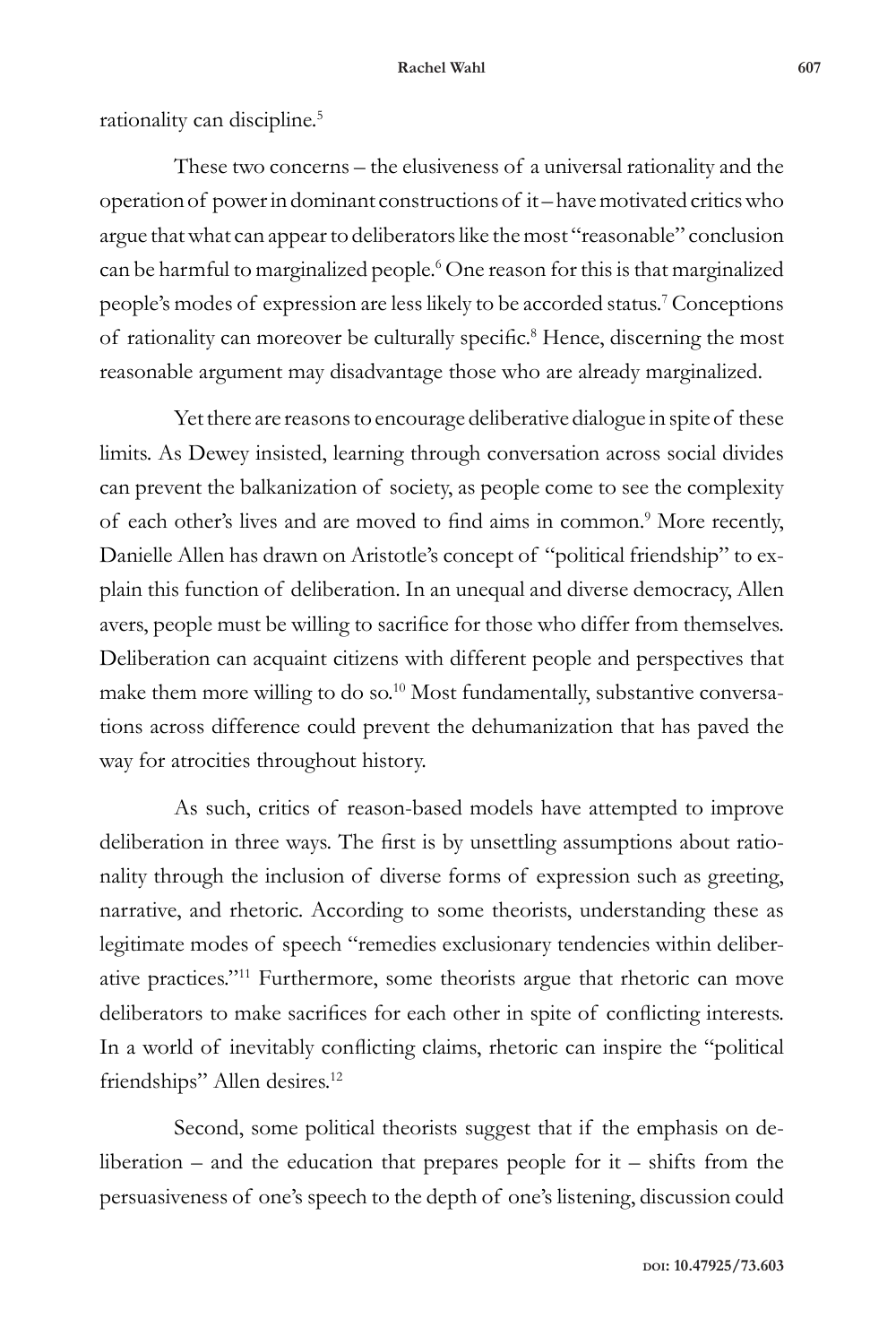become more inclusive.13 Similarly, philosophers of education have elaborated the quality of listening that might shift understanding in any context. Theorists disagree over whether listening is intrinsically rooted in questioning<sup>14</sup> or whether it can spring from a mind free of preformed categories.15 But in both views, listening involves the loosening of attachment to what one thought before.

Yet scholars of critical pedagogy as well as some political theorists suggest that asking all learners to listen to each other can deepen inequality. Such an approach, they insist, fails to compensate for the fact that marginalized people have been learning from dominant groups all their lives. These scholars argue that a monologue may be more just than a dialogue: those who are privileged should remain silent and listen to their less privileged peers.<sup>16</sup> In both approaches, though, the emphasis shifts from the robustness of argumentation to the depth of listening.

The third way in which theorists have attempted to avoid the disciplining effects of discourse is to encourage the articulation of counter-narratives within it. When deliberation aims for consensus, dominant interests can be portrayed as representing the common good. Deliberators should instead acknowledge that their interests conflict and address the conflicts between them.17 Most deliberative theorists stress, moreover, that if the state's response to deliberation does not address activists' concerns, they are justified in increasing the confrontational nature of their approach.<sup>18</sup>

Are these three revisions sufficient to make deliberative dialogue more just? I begin to answer this question by drawing on the case study of dialogues between the police and communities of color, a setting fraught with a high degree of inequality and animosity.

# A CASE STUDY

The case I consider is a series of deliberative dialogues between the above parties in a mid-sized city in the American South. They occur at a time when tensions between these groups have erupted, when police killings of unarmed people of color have sparked massive protests nationwide. The dia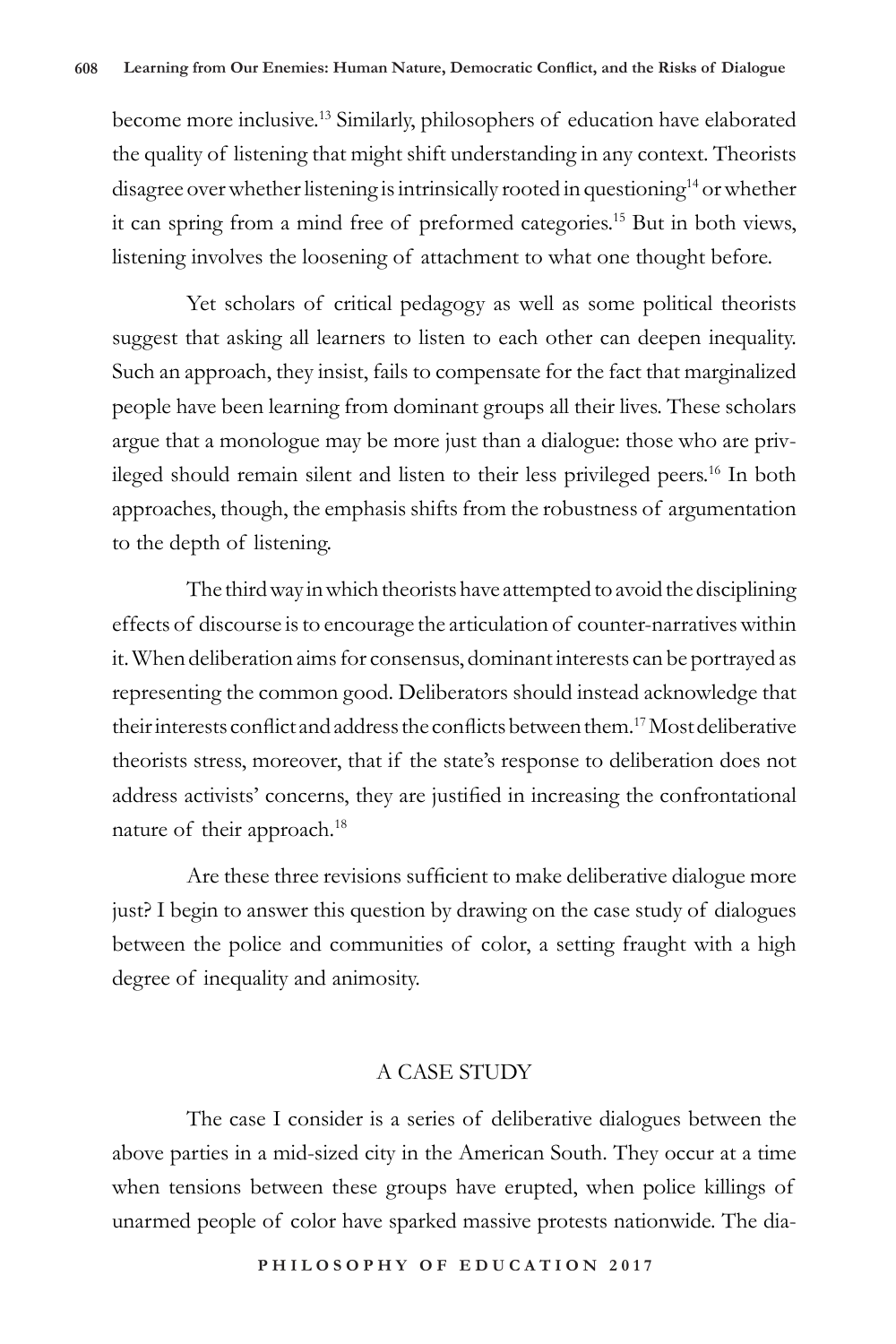logues took place in May and September 2015 and February 2016. Many but not all community participants were African American and Latino. I draw on my observations of the dialogues and my in-depth interviews with eight police officers and 24 community members who participated.

The participants are schooled neither in the classic theories of Habermas nor of his critics. Yet they are sensitive to the demands of both. They critique arguments based on their perceptions of others' reasonableness. Rational argumentation is not what they primarily sought, though, or at least not as it might be initially recognized. Their desire is for something akin to what Habermas considered the evaluative criteria for expressive claims about the self: sincerity.19 Participants want to know who people are and why they act as they do.

As recent theorists hope, both police and community members were open to forms of speech that move beyond reasoned argument, such as greeting, narrative, and rhetoric.20 They also understood the importance of listening and attempted to do it. The third intervention that recent theorists recommend was more elusive. While participants, like theorists, acknowledged that contestation is an important part of dialogue, this proved harder to practice. In spite of these efforts, moreover, not all police and community members learned from each other or were satisfied with the discussion.

This is in part because both Habermasian expectations for deliberation and their revision by critics cause problems within the dialogue. For one, the will to consensus for some participants delegitimized critique. This is especially the case among the police and those who seek their partnership. While officers demonstrate a genuine desire to learn from community members whom they perceive as open to police perspectives and supportive of police goals, they reject with palpable antipathy participants who consistently challenge them.

By focusing on consensus at the expense of contestation, police clearly do not meet the standards of Habermas's critics. But it is also unclear whether they disappoint within the framework of Habermasian deliberative theory. On one hand, Habermas stresses the equal right not just to make but also to critique claims. Recent theorists have stressed this aspect of his work,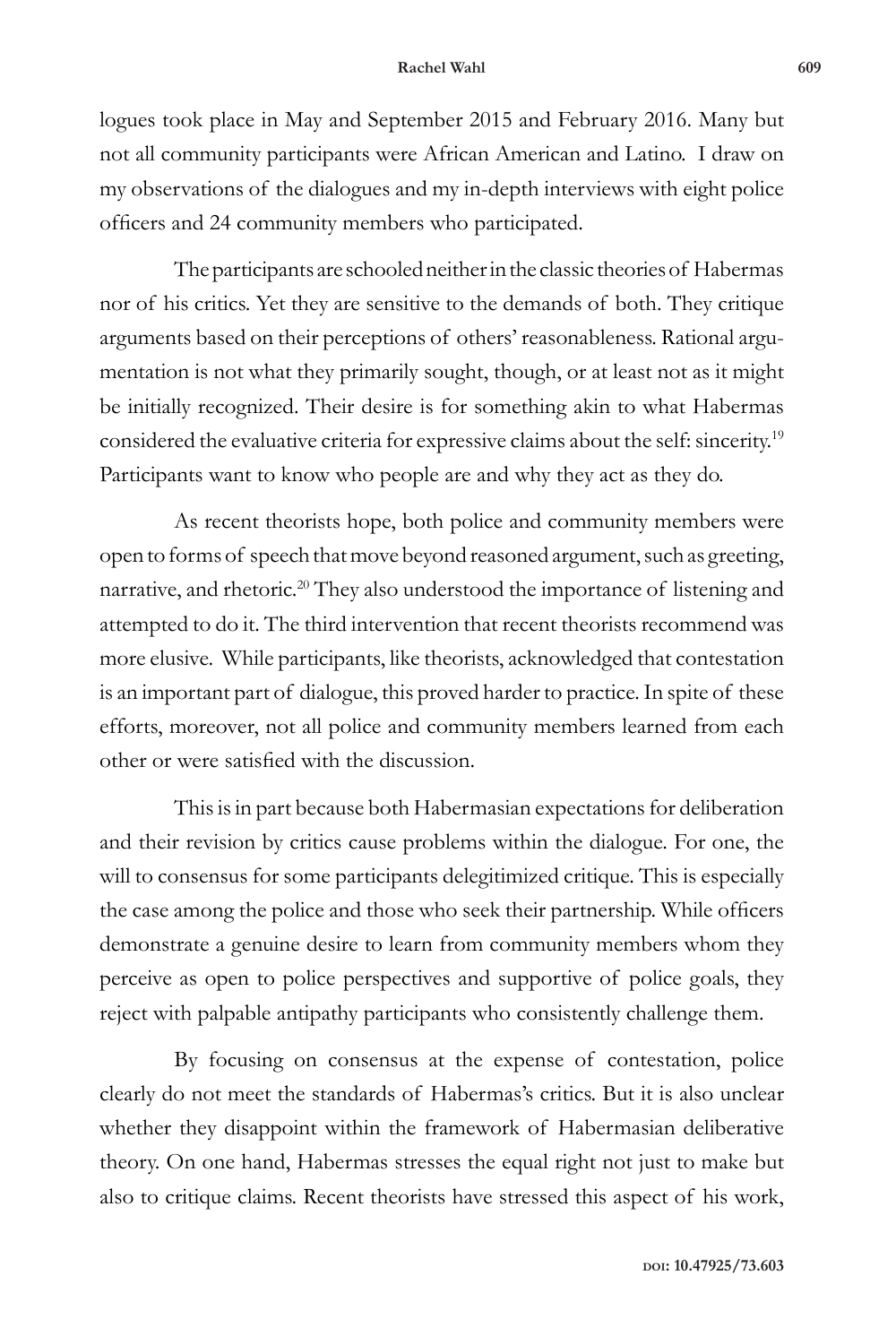drawing attention to the validity of "no-saying in Habermas."21 On the other hand, Habermas suggests that we differentiate between critique based on an evaluation of a claim, and a preformed desire to prove another wrong. He emphasized that communicative action requires a mutual willingness to learn from one's interlocutors, $22$  and the police may be right that their fiercest critics are not invested in learning from officers.

This raises the question of whether these community members *should*  attempt to learn from the police and whether they should seek consensus with them. Critics of reason-based models would caution us here: it is such expectations that enable dominant narratives to go uncontested. Asking all participants to learn from each other may worsen rather than ameliorate inequality. But this case also reveals the difficulty of expecting more privileged participants to listen and learn while those who are more marginalized teach and contest.

First, the recommendation of one-way learning depends upon it being straightforwardly clear who is in a position of relative power. The attention in many fields to "intersectionality" highlights how people are defined by matrixes of different forms of privilege and oppression, making it hard to compare any two people on a scale of either – and that is assuming that power could be predicted by such markers of identities. Second, this approach is contingent upon the person who is more privileged recognizing this and willingly forgoing his claim to what Habermas described as the foundation of deliberation: the equal right to make arguments and critique those of others as well as the premising of judgment on the perceived reasonableness of the argument.

Moreover, the problems of such an approach are evident in officers' responses to previous forums in which police were primarily expected to listen while community members spoke. They admit that they shut down and became defensive in the face of consistent criticism. A white male officer for example reflected on such earlier meetings:

> It's human nature that when someone blames someone for something, they get defensive … It's the way we're made. When people start blaming one group or another … the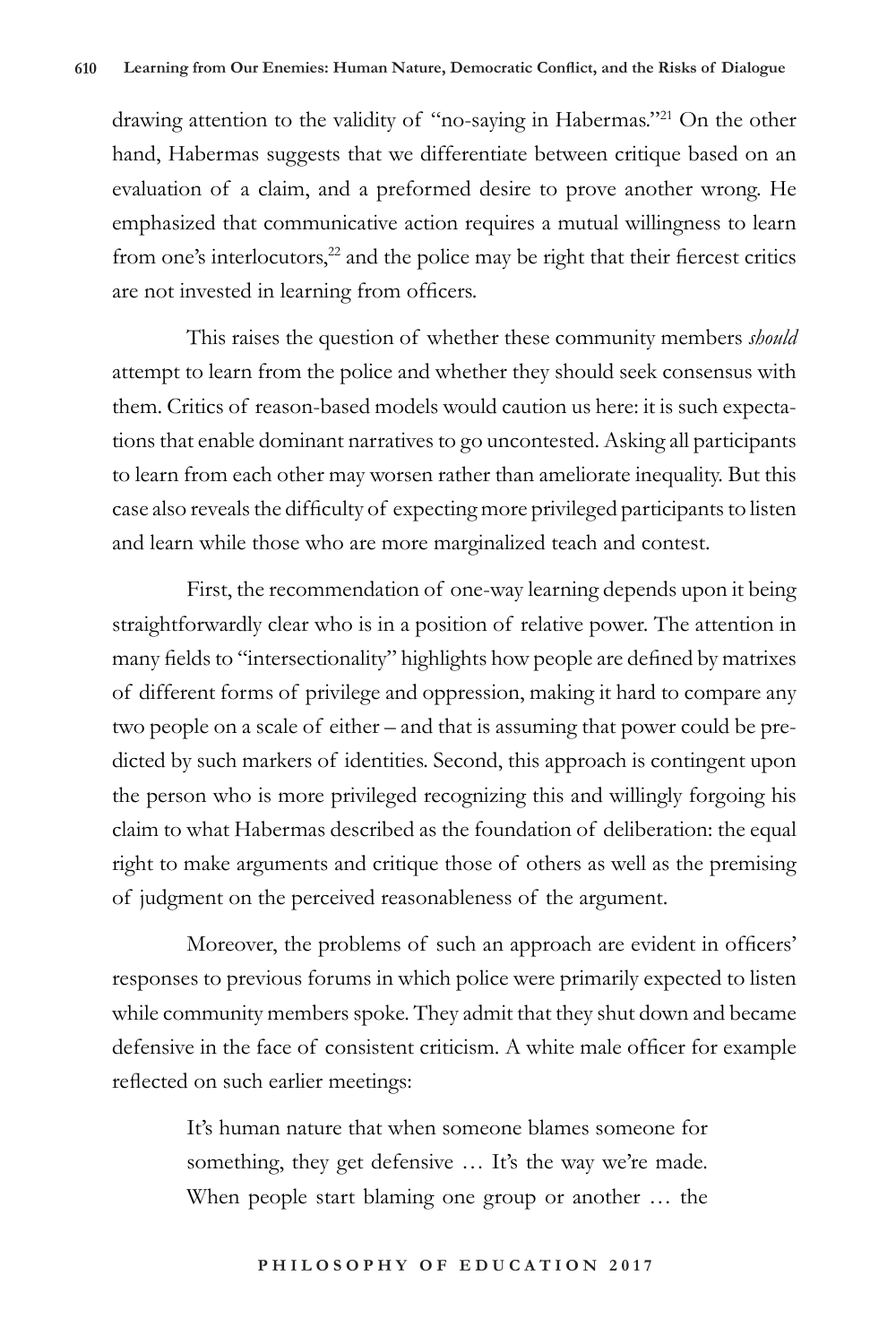walls come up … And when those walls come up, it stops the flow of communication or hinders it.

It was not only white men who did not listen receptively to criticism. A female African American officer admitted that she "tunes out" in listening sessions that focus on critiquing the police, and that, furthermore, the police as an organization will be less transparent if they are afraid of public outrage:

> I don't think it was helpful recently when they released [statistics] on the stops they made and there was disproportionality and now there is a lawsuit. That isn't helpful. People scream for transparency and now there is a lawsuit … If we are going to look at stats, for topics like disproportionate minority contact, then we need to be able to talk about it openly without people being sued. Sometimes there are underlying factors that contribute to the stats. We need to be able to talk as a community about why the stats look like that.

In fact, these forums were motivated largely by the perceived need to have an interchange in which police could explain themselves and where consensus regarding next steps would be prioritized over criticism. The Police Chief identified the value of the meetings precisely in contrast to previous sessions where the police were asked to listen to critiques. "Frankly," he told me, "we've had, in the recent past, several public forums on this very issue. We're no further along today than we were when we had the first forums." And such exercises may actually have caused harm, he hints, alleging, "I think those forums are counterproductive. I say that because almost every one of them that you participate in these days are the same issues over and over and over and over again with very [few] solutions that come out of it."

In this forum, in contrast: "Our goal was to have it be solution oriented as opposed to just an opportunity to be heard." He hoped that people would not constrain their speech, but that the overall goal would be collaboration rather than critique. This police chief is thoughtful about the need for dialogue and improving relations with the community. But like his officers, he is wary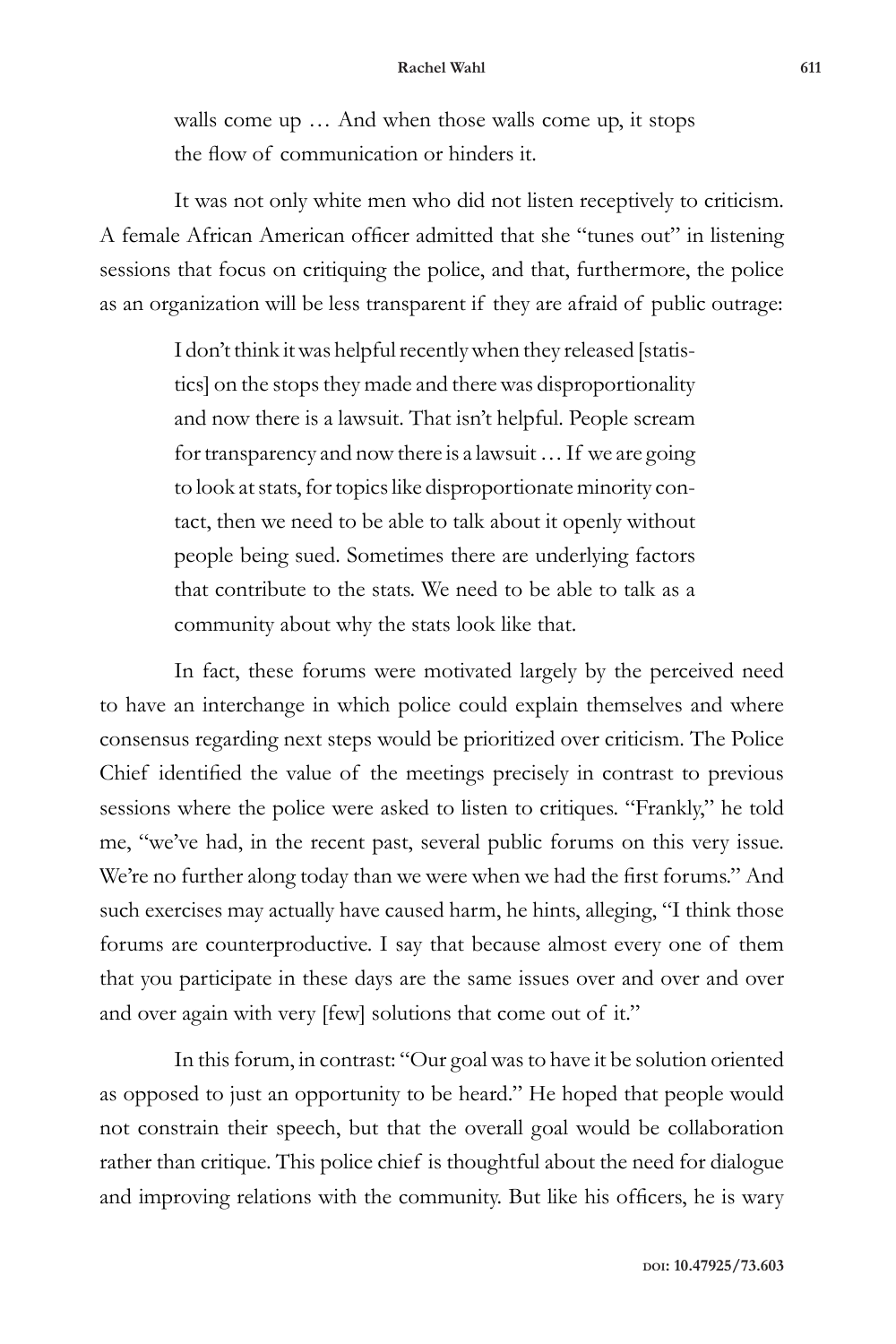(and weary) of one-sided listening to marginalized members of the community.

In part, this might be explained by the difficulty of determining privilege. A forum between armed agents of the state and people of color may seem like the clearest example of inequality. And it is. But police perceive themselves to be under attack by a public that has little regard for their experience – and they are. Hence when police are asked to silently listen to their critics, their resentment deepens and they learn little.

Yet there are good reasons for members of the public to behave in ways that are not conciliatory. Citizens should not need to rely on the good will of state officials to ensure the protection of basic rights, especially regarding the lethal use of force against unarmed minorities. A democracy is defined by the ability of citizens to claim rights, not ask for favors.

Even the demand that the public express themselves respectfully is problematic. The trouble with this, as well as the aforementioned distinction between hoping for a privilege and demanding a right, is illustrated by critiques of what is termed "respectability politics."23 For critics of respectability politics, anger is justifiable and should not be suppressed for the sake of making dominant groups comfortable.

There are also strategic reasons to insist on assertive critique rather than conciliatory dialogue. Without pressure, state officials who prefer measures that expand rather than constrain their authority could sideline demands for accountability. Community activists who critique police in dialogue and pressure them through protests and lawsuits maintain public focus on concrete accountability measures.

This illuminates a paradox: in order for learning to be transformative, a deep listening borne of radical openness is needed. Equal listening may deepen inequality, critics allege, but such openness is difficult to engender when it is not reciprocal. When the police do not feel that they are being listened to, they learn little. Yet few theorists or activists would see it as worthwhile to suppress political action and critique for the sake of the learning of those in power.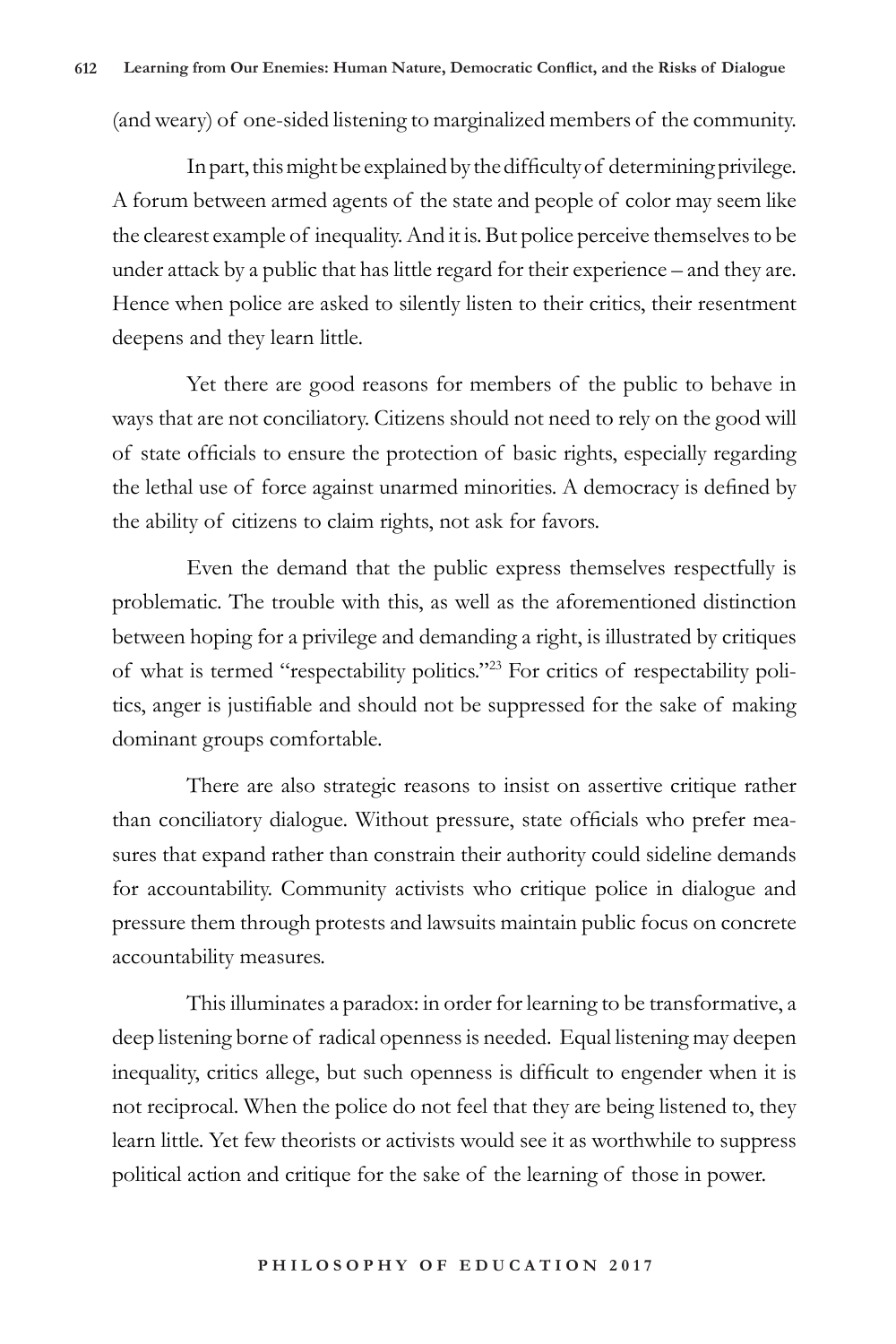#### **Rachel Wahl 613**

# **CONCLUSION**

Many lament the absence of substantive dialogue between those on opposing sides in the myriad confrontations in our society. We regret that people seem unable to learn from one another. What is rarely recognized, however, is how much we ask of people when we ask them to learn. Asking someone to learn is political, in that it asks people to set aside political means of garnering influence. This is because for learning to take place, pressure must be dissipated. A person who is being sued or shamed is unlikely to learn from his challenger the next day.

Political theorists hope to combine the insights of Habermas and Foucault by envisioning deliberation in which multiple forms of communication and contestation of dominant narratives are encouraged. This move beyond what might be considered reasoned argumentation and consensus should, theorists hope, diminish the extent to which discourse disciplines. Many community members share the concern of critics that dialogue could undermine their cause rather than enhance it. Some participants approached the dialogues warily, ready to criticize police. This stance was difficult to combine with a willingness to learn, and the police sensed this and in response were likewise unwilling to learn.

Many of us would like to live in a society in which we learn from each other but in which those who have less power have recourse to the means democracy offers to increase it. We would like to teach young adults that they should learn from their fellow citizens, but also that they should "speak truth to power" and take to the street in protest when they do not agree with them. But the difficulty of combining the receptivity that facilitates learning with confrontation suggests that difficult choices may need to be made about whether one is willing to disempower oneself politically, however temporarily.

Although there is likely not a clear solution to this tension, there may be ways to constructively address it. Dialogue facilitators – including classroom teachers – may begin by devoting sessions to what it means to learn from one another. Participants could be invited to discuss what may be at stake for them and their concerns about becoming receptive to each other. This may involve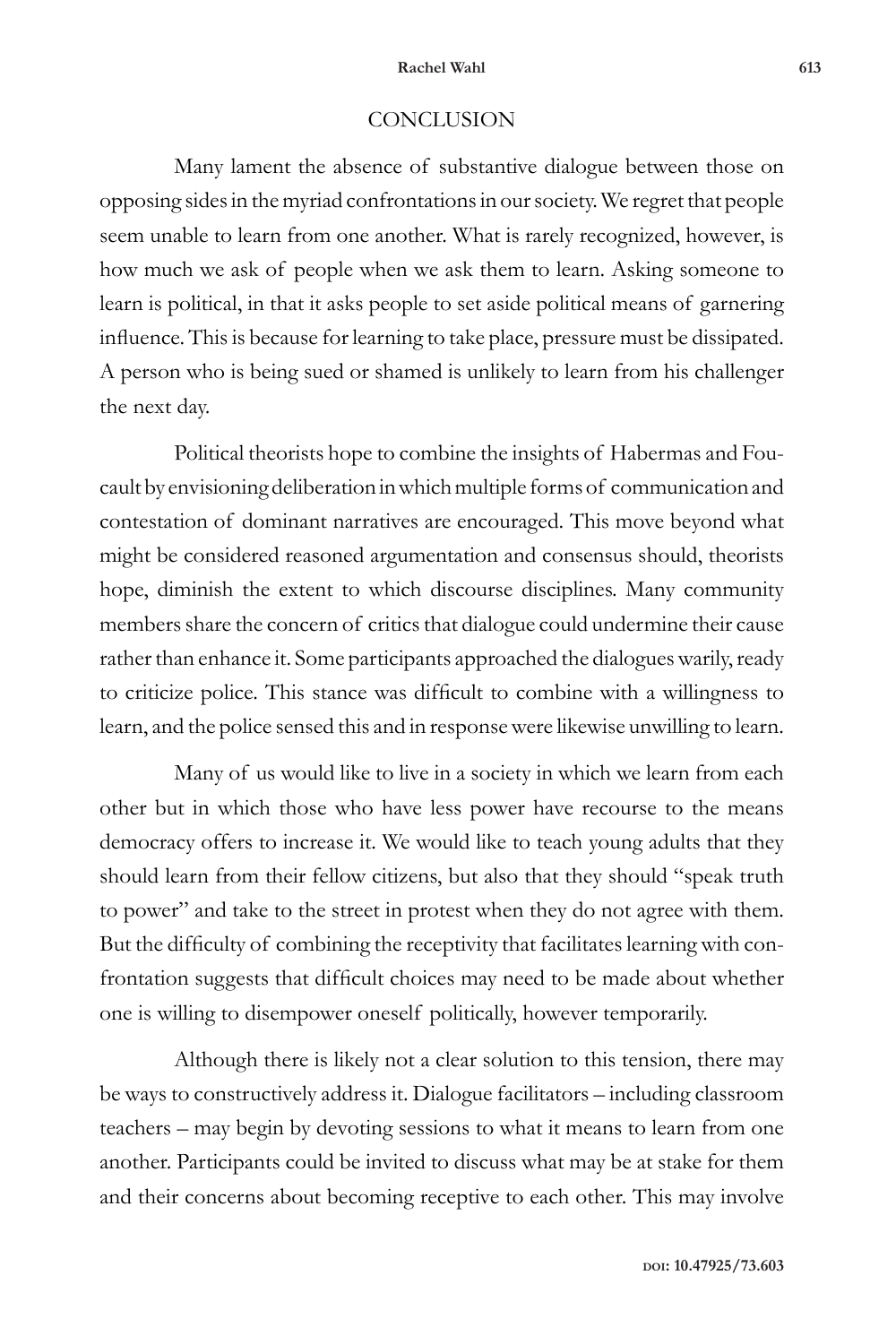a discussion of how openness to learning from others can be combined with rigorous argument. While such a discussion may alleviate concerns and encourage greater openness to learning, it may also draw attention to the risks of doing so. Teachers and others who facilitate dialogue can respect the decisions of participants.

Such a stance may seem unsatisfying. Is it not our job as teachers or facilitators to encourage learning? Perhaps it is helpful then to return to an example that is relatable, in order to consider why we might pause in the rush to encourage receptivity. What would you do in regard to your university president's invitation? Perhaps, you had hoped, you could join your students protesting the decision, sign onto a collective lawsuit arguing that it is a violation of the university's contractual obligations, and also – why not – attend these dialogues. This may be the best approach, as in settings of inequality, letting go of the tools at one's disposal may be too great a sacrifice. So much is at stake and you are already in a weaker position. But by pressuring the university, you may decrease the likelihood that learning can occur between the people in the room that day. Everyone will feel that they are under siege, and it is difficult to learn from one's enemies in the trenches.

Yet it may be that your university president would not have asked for this dialogue had students and faculty not already walked out of classes and consulted a lawyer. This is likely the case for the police-community dialogues: without massive protests across the country, the police may not have requested that people from distressed neighborhoods spend their Saturday talking with them about how to improve police practices.

Hence, although the two strategies undermine each other, it is likely not possible or desirable to pursue either exclusively. What is needed, though, is more discernment in evaluations of whether it should be a priority to learn from those with whom we disagree, when the stakes are high and the conditions unequal, and how much we are willing to risk for learning to occur.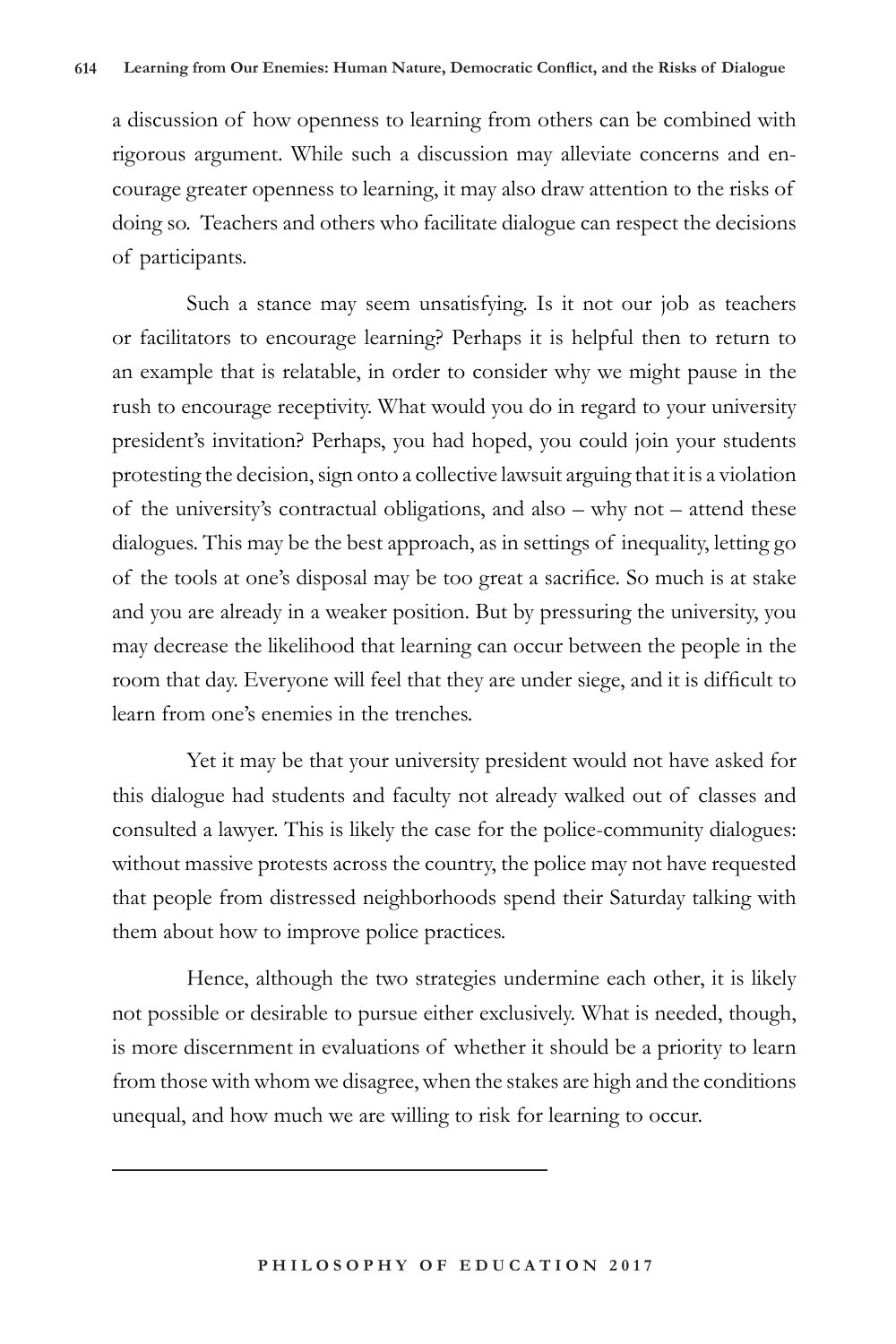1 Jürgen Habermas, *The Theory of Communicative Action*, *Vol. 2* (Boston, MA: Beacon Press, 1985), 18.

2 John Dewey, *Creative Democracy: The Task Before Us* (1939), in *John Dewey, The Later Works, Vol. 14*, ed. Jo-Ann Boydston (Carbondale, IL: Southern Illinois University Press, 1988), 224-248.

3 Kristen Davidson and Michele Moses, "Speaking Across Difference in Community Dialogues on Affirmative Action Policy," in *Intergroup Dialogue: Engaging Difference, Social Identities and Social Justice*, eds., X. Zuniga, G., Lopez, and K. A. Ford(New York: Routledge, 2015), 230.

4 Habermas, *Theory of Communicative Action*.

5 Michel Foucault, "What Is Enlightenment?," in *The Foucault Reader*, ed. Paul Rabinow (London: Penguin, 1991); Nancy Love, "Foucault & Habermas on Discourse & Democracy," *Polity* 22, no. 2 (1989): 269-293.

6 Jane Mansbridge, James Bohman, Simone Chambers, David Estlund, Andreas Føllesdal, Archung Fung, Cristina Lafont, C. Bernard Manin, and Jose Luis Marti, "The Place of Self-Interest and the Role of Power in Deliberative Democracy," *Journal of Political Philosophy* 18, no. 1 (2010): 64-100.

7 Nancy Fraser, "Rethinking the Public Sphere: A Contribution to the Critique of Actually Existing Democracy," *Social Text* 25, no. 26) (1990): 56-80.

8 Margaret Kohn, "Language, Power, and Persuasion: Toward a Critique of Deliberative Democracy," *Constellations* 7, no. 3 (2000): 408-429.

9 Dewey, *Creative Democracy*, 230.

10 Danielle Allen, *Talking to Strangers: Anxieties of Citizenship since Brown v. Board of Education,* (Chicago: University of Chicago Press, 2004).

11 Iris Marion Young, *Inclusion and Democracy* (Oxford: Oxford University Press, 2002), 56.

12 Allen, *Talking to Strangers.*

13 Andrew Dobson, *Listening for Democracy: Recognition, Representation, Reconciliation* (Oxford: Oxford University Press, 2014).

14 Sophie Haroutunian-Gordon, "Listening and Questioning," *Learning Inquiry* 1, no. 2) (2007): 143-152.

15 Leonard Waks, "Listening and Questioning: The Apophatic/Cataphatic Distinction Revisited," *Learning Inquiry* 1, no. 2 (2007): 143-152, 154.

16 Alison Jones, "Talking Cure: The Desire for Dialogue," *Counterpoints* 240